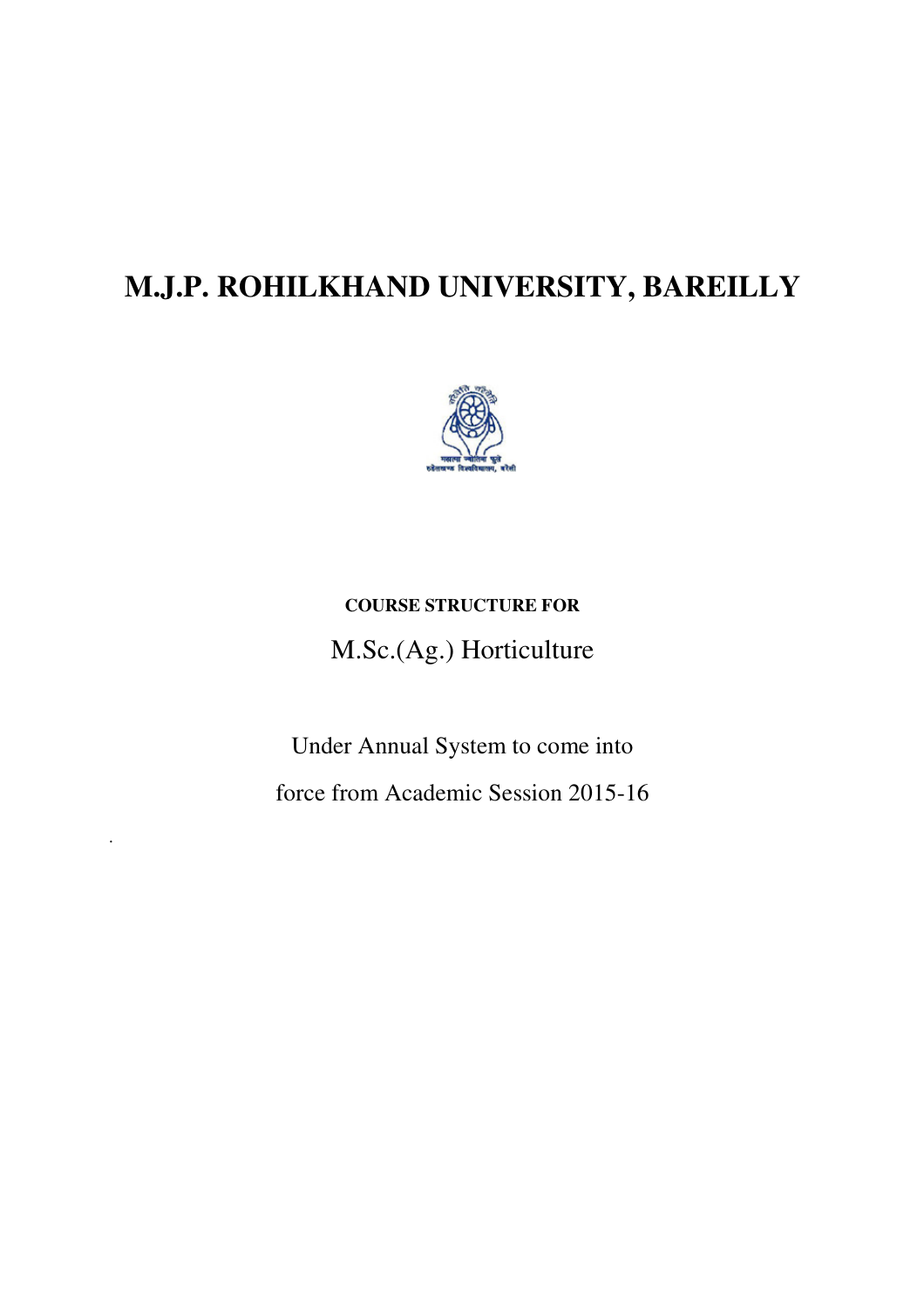# **FACULTY OF AGRICULTURE**  M.J.P. ROHILKHAND UNIVERSITY, BAREILLY ORDINANCES

#### **M.Sc. (Ag.)**

#### (PREVIOUS AND FINAL EXAMINATION)

 There shall be two examinations, one at the end of each year, the first being the M.Sc.(Ag.) Previous examination and the second M.Sc.(Ag.) Final examination. The maks of bith the exminations. (Previous & Final ) obtained in aggregate in Theory and Practical will count together for a place on the pass list of the Final examination. Division will be assigned as under on the total assigned as under on the total aggregate marks obtained at the both the examinations (Previous and Final) counted together.

First Division 60% of the total aggretate marks in

Second Division 48% of the theory and practical separately.

 All the rest in Third division, if they obtained the minimum pass marks of 36% in aggregate.

A candidate is required to pass in written and the practical examination separately.

 Candidates must submit their thesis to the Registrar well in time. The thesis shall be examined by a Board of two examiners one external and the other internal i.e. the teacher concerned. Each examiner shall award marks as follows :

Thesis (100 marks) , out of 50 marks

Viva (50 marks), out of 25 marks

Their marks will be totaled to determine the candidates's marks out of 150.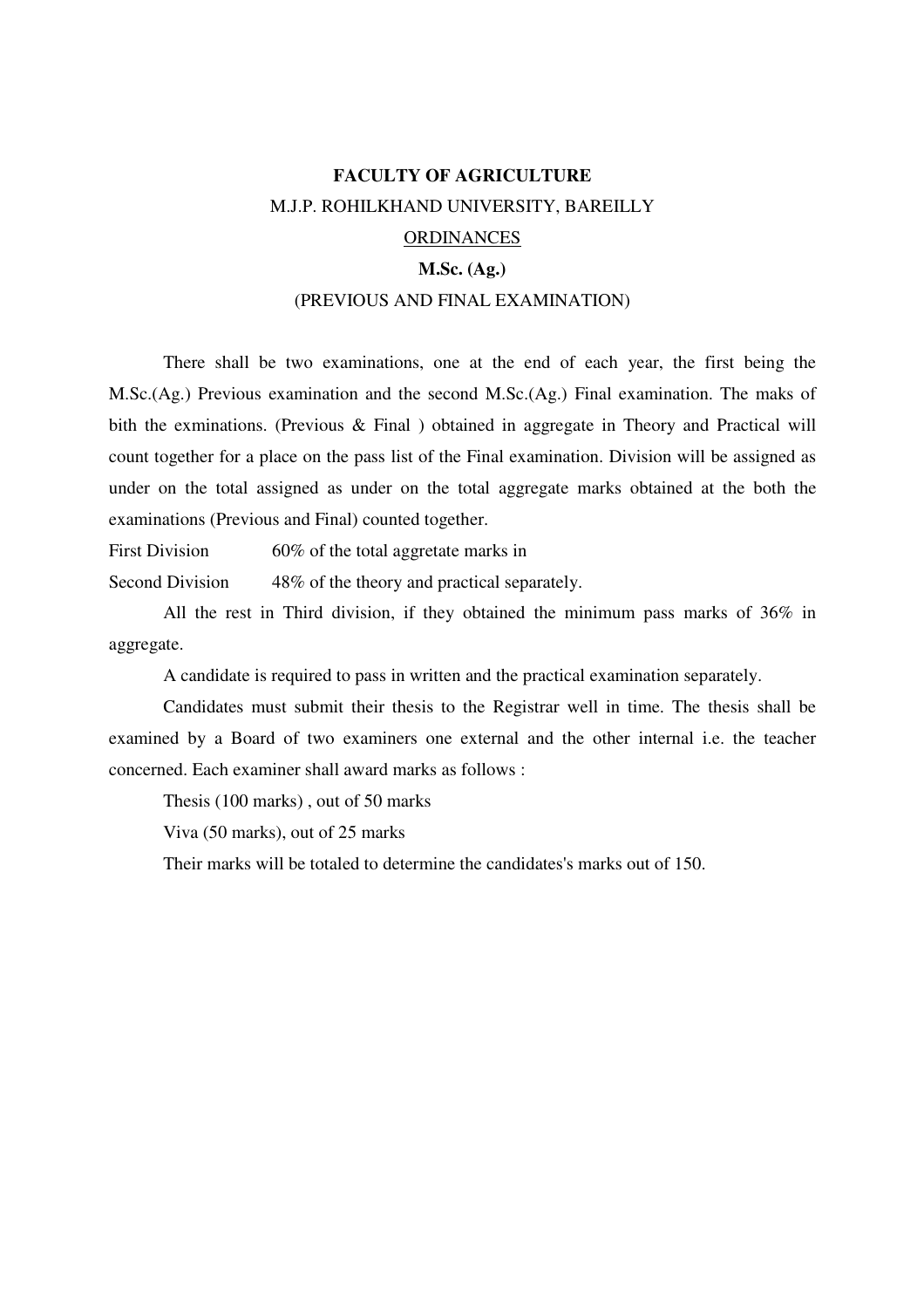# M.Sc.(Ag.) Horticulture

# **(Previous Year Examination)** Total Marks- 350

# **Theory**

|                  | Paper No. | <b>Subject Code</b> | Title of paper                            | <b>M.M.</b> |
|------------------|-----------|---------------------|-------------------------------------------|-------------|
|                  | Paper I   | <b>HOR1501</b>      | Advances in Pomology                      | 100         |
|                  | Paper II  | HOR1502             | Advances in Post Harvest Technology       |             |
|                  |           |                     | and Managements of fruits & vegetable     | 100         |
|                  | Paper III | HOR1503             | Statistical methods & experimental design | 50          |
| <b>Practical</b> |           |                     |                                           |             |
|                  |           | HOR1504 (Previous)  |                                           | 100         |
|                  |           |                     | Total                                     | 350         |

# M.Sc.(Ag.) Horticulture

# **(Final Year Examination)** Total Marks- 450

# **Theory**

| Paper No.        | <b>Subject Code</b>                       | Title of paper                                 | M.M. |  |  |  |
|------------------|-------------------------------------------|------------------------------------------------|------|--|--|--|
| Paper I          | HOR1505                                   | Production Technology of vegetable &<br>spices | 100  |  |  |  |
| Paper II         | HOR1506                                   | Advances in Floriculture &                     |      |  |  |  |
|                  |                                           | landscaping                                    | 100  |  |  |  |
| Paper III        | <b>HOR1507</b>                            | Advances in Medicinal & Aromatic and           |      |  |  |  |
| (Special paper)  |                                           | Plantation crops                               | 100  |  |  |  |
|                  |                                           | <b>OR</b>                                      |      |  |  |  |
| <b>THESIS</b>    | <b>HOR1508</b>                            | Research work on Horticultural crops           | 100  |  |  |  |
| <b>Practical</b> |                                           |                                                |      |  |  |  |
|                  | HOR1509 (Final)                           |                                                |      |  |  |  |
|                  | <b>HOR1510</b>                            | Either Practical on Paper III                  | 50   |  |  |  |
|                  | <b>OR</b>                                 |                                                |      |  |  |  |
|                  | <b>HOR1511</b>                            | Viva-voce on Thesis                            | 50   |  |  |  |
|                  |                                           | <b>Total</b>                                   | 450  |  |  |  |
|                  | <b>GRAND TOTAL (Previous &amp; Final)</b> |                                                |      |  |  |  |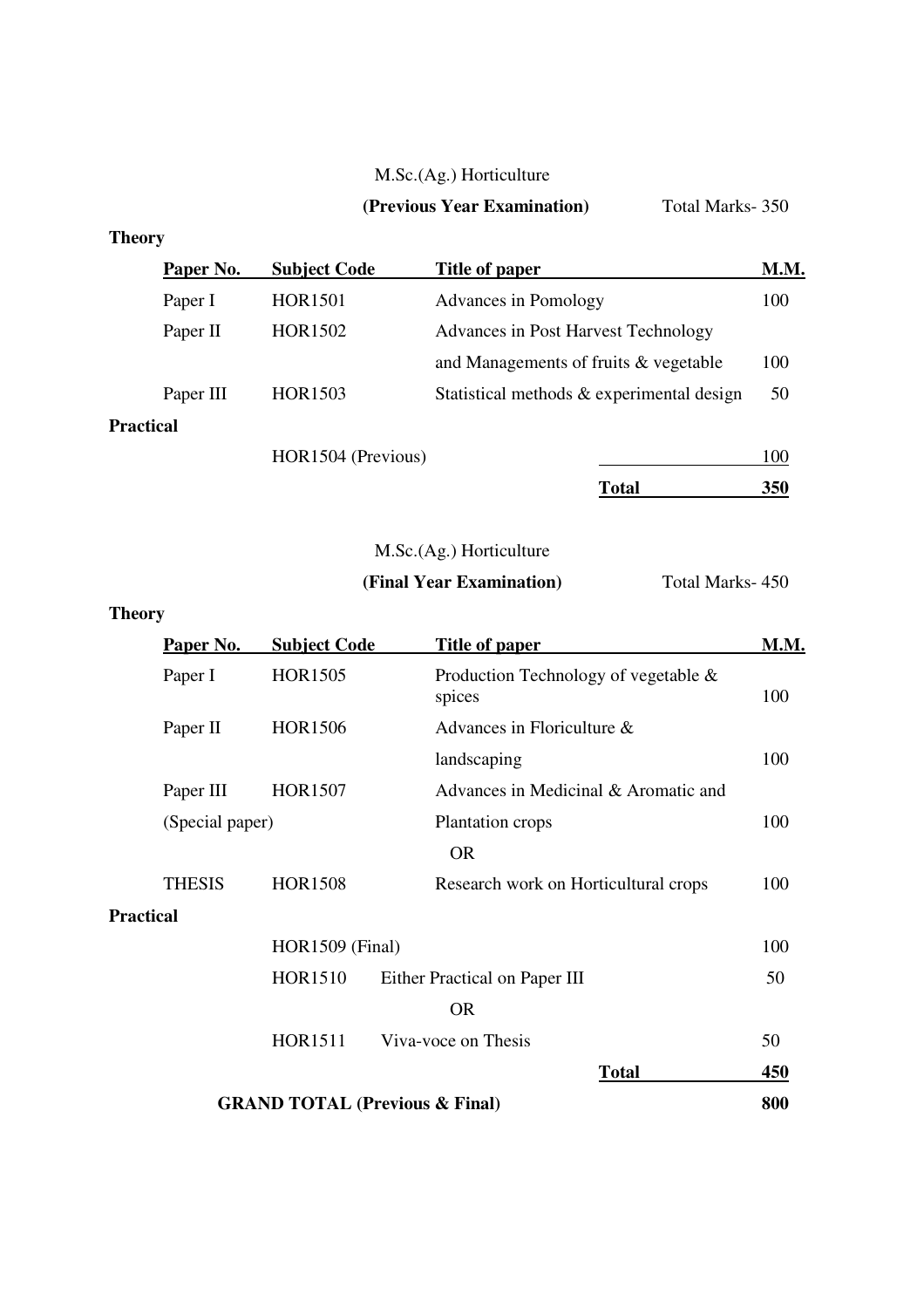#### Subject Code : **HOR1501** M.M. 100

#### **Paper - I : (Advances in Pomology)**

- Unit I : Plant propagationa nd nursery management for fruit crops, sexual and asexual methods of propagation, seed germination, seed dormancy, apomixis, polyembryony, stionic effect, micropropagation, embryogenesis, micrografting, tissue culture, protoplast culture, somatic hybrid, cybrid, artificial seeds, cryopreservation, achievements of biotechnology in horticultural crops. Role of growth regulators in horticultural crops.
- Unit II: Orchard Management : Establishment of Orchand, selection and planning of site, layout of orchard, planting system, high density orcharding water requirement, foliar feeding, sprinkler and drip irrigation, fertigation, Nutrient requirements organic cultivation, Bio-fertilizers, INM, Dryland farming in fruit crops. canopy management in fruit crops. Training and Prunning, Fruit drop, Fruit splitting. alternate bearing, Unfruitfulness, Integrated Pest Management.
- Unit- III: Production technology of Fruit Crops : Improved Production Technology of Fruit science and scope of fruit industry in India. Origin and distribution, area and production, taxonomy, important cultivars, nutritions, bearing habit, pollination and fruit set, use of bio-regulators , special problem, disease and insect pest management, maturity indices, harvesting , grading, packing, storage and ripening techniques, industrial and export potential, Agri Export Zone (AEZ) of the following fruit crops :
	- (a) Tropical fruits : Mango, banana, Papaya, Guava, Sapota, Jackfruit, Pineapple.
	- (b) Subtropical fruits : Citrus, litchi, loquat, Jamun, Phalsa, Pomegranate, Aonla,Ber,Bael & grapes.
	- (c) Temperate fruits: Apple, Pear, Plum, Peach, alond, Apricot, Straberry.
- Unit- IV: Breeding of Fruit crops : Center of origin, distribution, breeding objectives, approaches for crop improvement- introduction, selection, hybridization, mutation breeding, polyploid breeding, biotechnological interventions , achievements and future trust in the following seleted fruit crops: Mango, Banana, citrus , grapes, guava, papaya, litchi, apple, pear, peach, plum.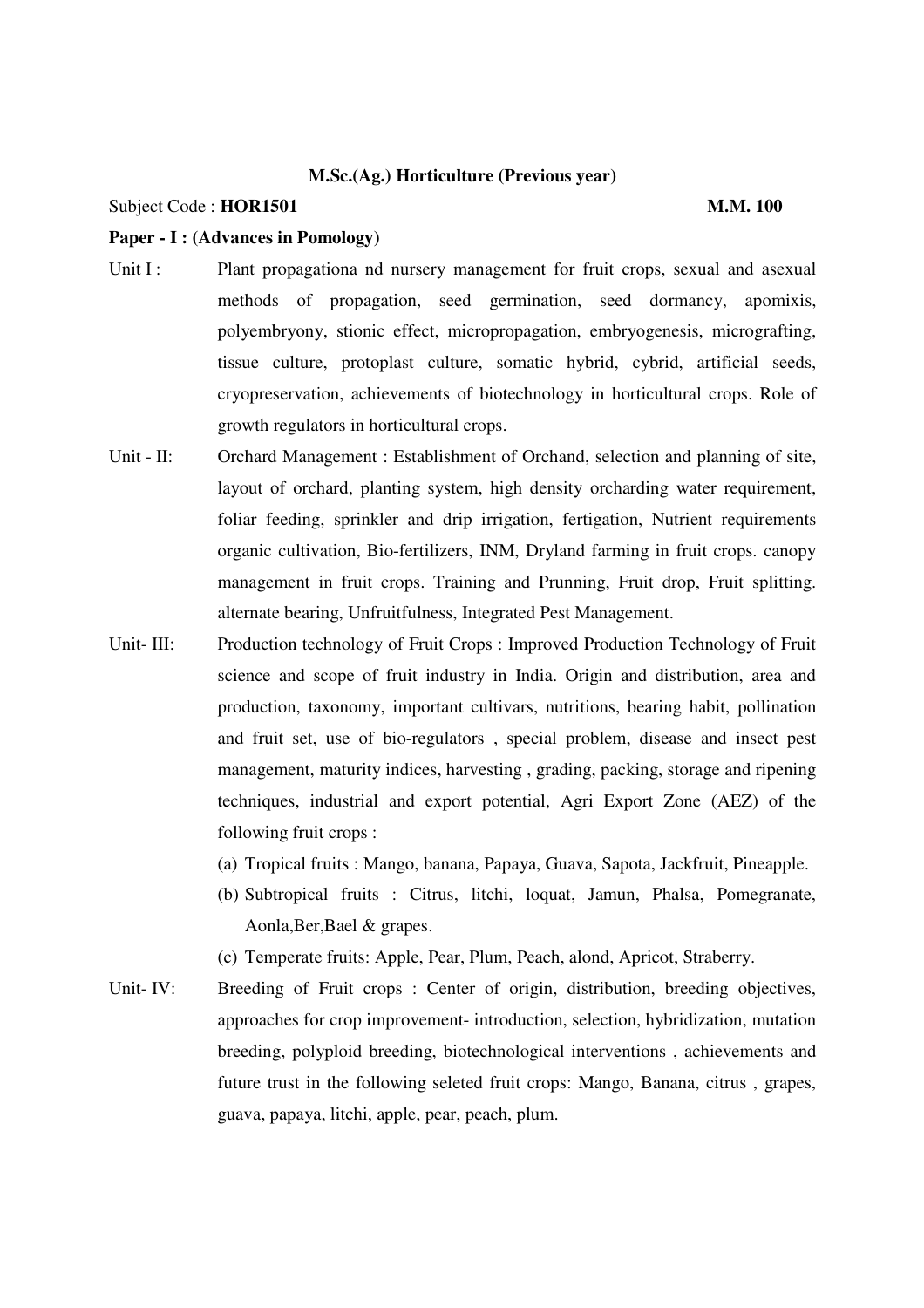#### Subject Code : **HOR1502** M.M. 100

#### **Paper- II (Advances in Post Harvest Technology and Managements of Fruit & Vegetables)**

- Unit I : History, importance, present position and scope of preservation. General Principles methods of fruit and vegetable preservative.
- Unit II : Maturity indices, harvesting practices for specific market requirements, influences of pre-harvest practices, enzymatic and textural changes, respiration, biochemistry of fruits and vegetable, ethylene management. Factors leading to post harvest losses, pre-cooling , Treatment prior to shipment, Methods of storage : Zero energy cool chamber, Physical injuries and disorders, Grading, Packing and Transportation, Food Processing, canning of Fruit and vegetables, Fruit juices, bevreages, pickles, Jam, Jelly, candies, preserve and other value added products. Food safety standards.
- Unit- III : Post harvest management of important fruit crops: Mango, banana, papaya, guava, apple and grapes.
- Unit IV: Post harvest management of important vegetables crops : Solanaceous fruit vegetables, cole crops, peas and beans, green leafy vegetables, cucurbits and potato.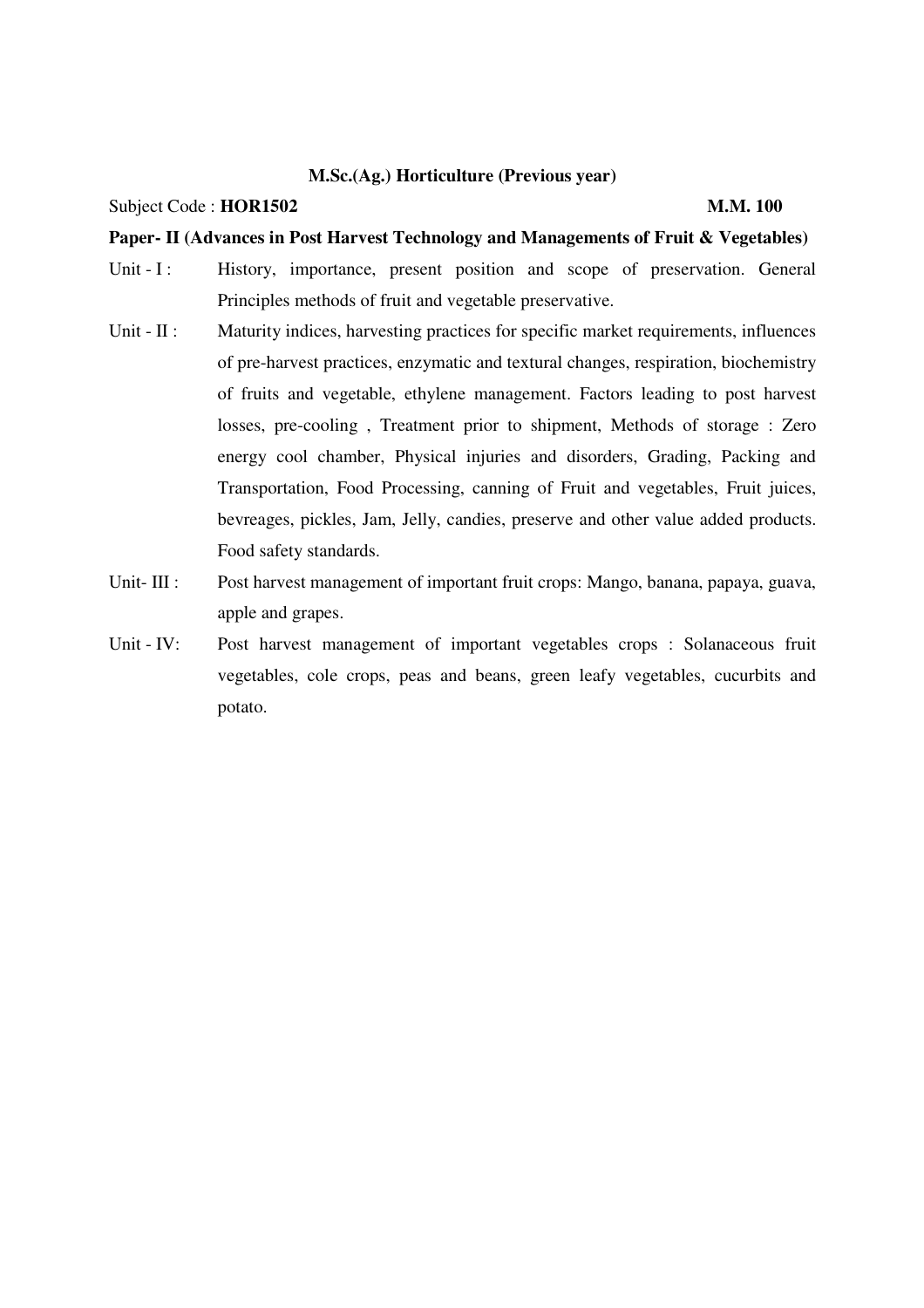#### Subject Code : **HOR1503** M.M. 50

#### **Paper - III (Statistical methods & Experimental design)**

- Unit I : Elementary statistics : Classification and tabulation of statistical data, graphical and diagrammatic representation (histogram, frequency polygon, frequency curve and cumulative frequency curves), Measures of central tendency (Mean, mode, median, Geometric mean, Harmonic mean) Partition value (Quartiles, deciles and percentiles), Measures of disersion (QRange, Quartile Deviation, Mean Deviation, Standard Deviation), Measures of skewness & Kurtosis.
- Unit II : Correlation and Regression : Bivariate (Frequency, distribution, Karl Pearson's Coefficient of correlation, Regression lines, regression coefficients and their relation with correlation coefficient, Multiple and Partial correlation coefficients.
- Unit III : Probability Theory and Distribution : Random Experiement, Sample space (Discrete case only) Probability (Mathematical and Statistical Definitions, Mutually exclusive events, therem of Total Probability, Theorem of compound probability), Bernoulli trails, Binomical distribution, Poison distribution, Normal distribution, Properties of the above distribution (Without derivation), their uses and fitting with the avialble data.
- Unit IV : Tests of significance : Null and alternative hypothesis, Two types of errots, Power of the test, one tailed and two tailed tests Large and small sample tests (Student's 'Z', Student's 't', Paired 't'and Fisher's 't' tests, Fishers 'z'test, 'F'test'testing of significance of coefficint of correlation). Chi-squares statistic and its uses an a test of goodness of fit, independence of attributes and testing for the variance of population.
- Unit- V : Desing of Experiements : Analysis of variance and covariance with one way and two way classification (one observation per cell). Bartlett's test for testing and homogenity of variances, Principles of field experimentation, completely Randomized design, Randomized Block design and Latin Square Design, Missing Plot Technique in Randomized, Block design, Simple factorial experiments of the type  $2^2$ ,  $2^3$  and  $2^4$ . Confounding in factorial expeiments, split-plot experiements.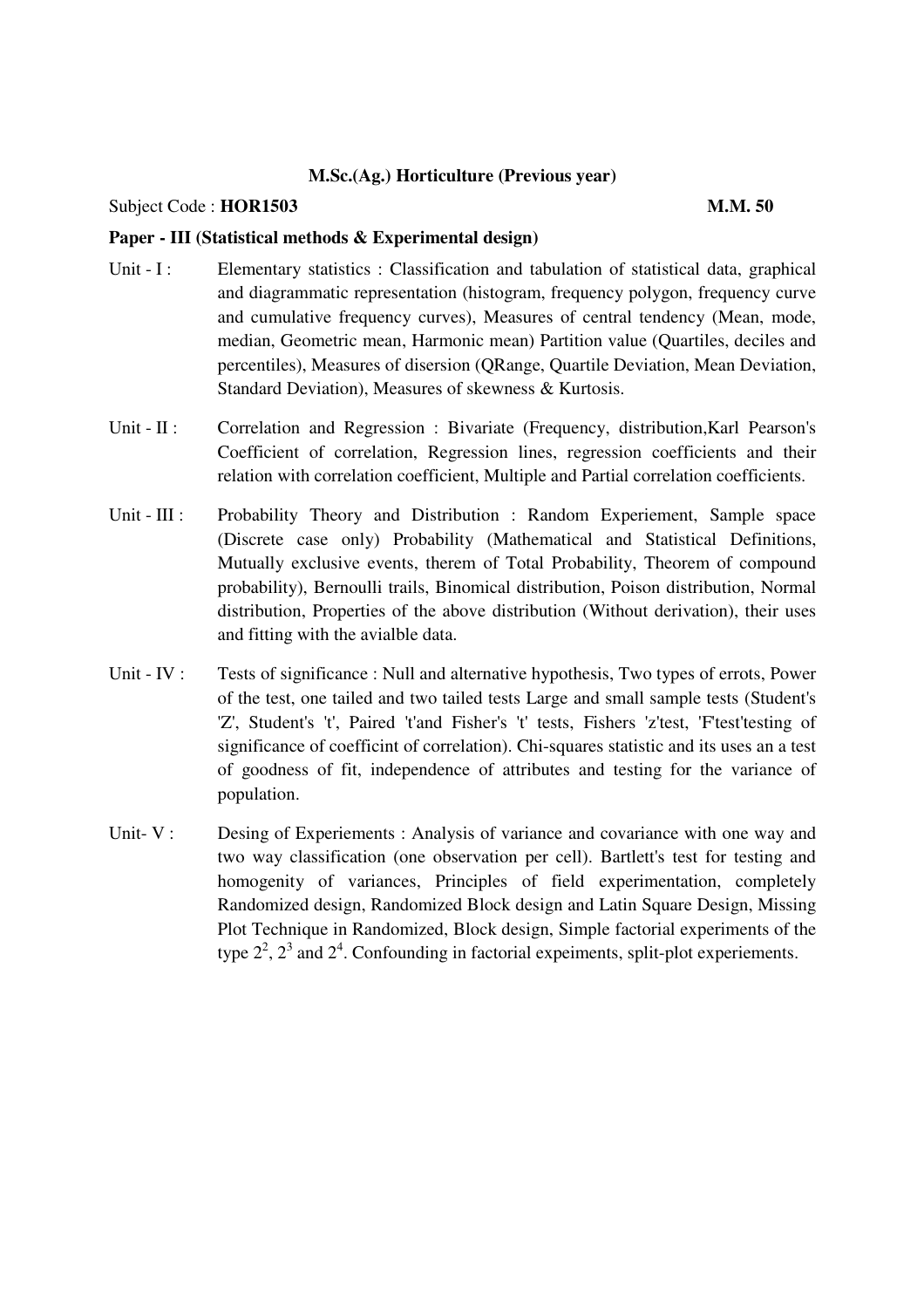### Subject Code : **HOR1504** M.M. 100

### **Paper - III (Practical on HOR1501 , HOR1502, HOR1503)**

- Unit I : Preparation of layout of nursery and orchard. Methods of propagations in fruit crops, identification and Botanical description of Fruit Plants, Cost of cultivation of an orchard, visit to impotant orchard and fruit research stations.
- Unit II : Identification of equipments used in preservation. Canning of fruits and vegetables, Preparation of Jam, jelly, squash, juice, preserve, sauce, pickles. Estimation of acidity, vitamin C, sugar, juice content and T.S.S., Visit to processing factories.
- Unit III: Problems based on Design of Experiments .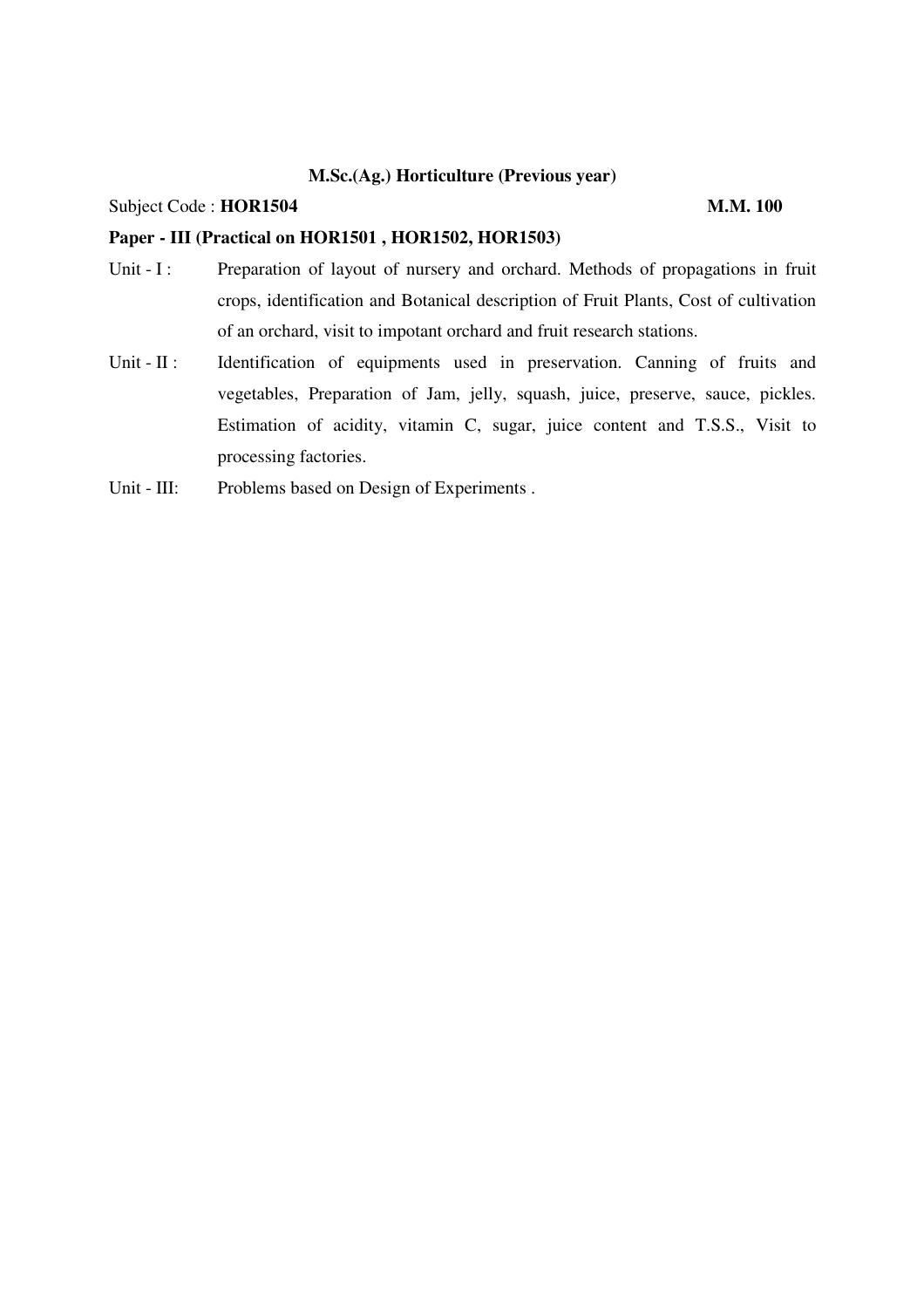#### Subject Code : **HOR1505 M.M. 100**

#### **Paper - I (Production Technology of Vegetables and spices)**

- Unit I : Importance, present positions and scope of vegetable production in India, Types of vegetables growing, protected cultivation of vegetables.
- Unit II : Classification of vegetables, improved production technology of vegetable crops with special reference to origin and distribution, soil and climate, land preparation, improved varieties, sowing, irrigation, fertigation, inter-cultural operation, weed control, physiological disorders, harvesting, seed production and post harvest management, plant protection measures of vegetable crops like solanaceous crops (potato, tomato, brinjal & chillies ) Cole crops, Root crops (Carrot, radish). Bulb crops (Onion and garlic), cucurbits, okra, beans. Green leafy vegetables. Spices : Cumin, coriander, fenugreek, fennel, zinger, turmeric.
- Unit III: Breeding and seed production of vegetable crops. Breeding objectives, Breeding methods (Introduction, selection, Hybridization, Mutation, Heterosis breeding, Marker assisted breeding) biotechnological tools used in vegetables espeicially potato, tomato, pepper, okra, gourds , cole crops and spices. Seed production technology of vegetables, types of seeds TPS and its production technique , importance and present status of vegetable seed industry, Intellectual Property Right (IPR)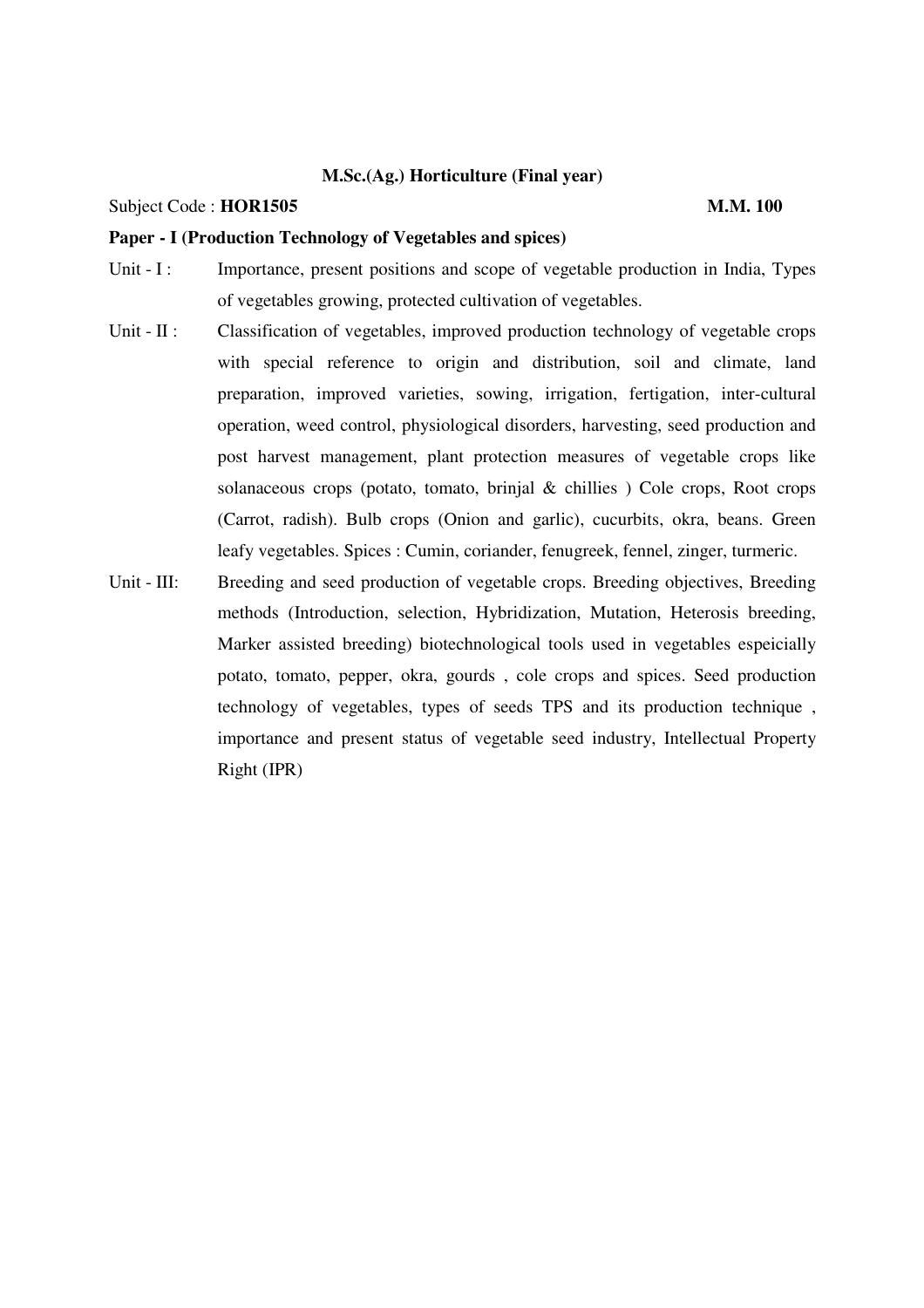#### Subject Code : **HOR1506** M.M. 100

#### **Paper - II (Advances in Floriculture and Landscaping)**

- Unit I : History, importance and scope of floriculture in India. Principles of garden design- initial approaches, axis, focal point, mass effect, unity, space, texture, tone and colour. Landscpe design,s style/type of garden, Formal and informal garden, Mughal garden, Japanees garden, English garden. Garden features (Pavements, fences, hedges and edges, arch, pergola, flower beds, shrubberies, rosery, rockery, topiary, garden adornments, landscaping of high ways, railway station, bank of river and canals and public places etc. Bio-aesthetic planning, eco-tourism, indoor gardening, lawn and turf management.
- Unit II : Production Technology of flower crops with reference to origin, distribution, soil and climate, improved varieties, sowing and planting, irrigation, fertigation, intercultural operation, harvesting, insect-pest and disease control. post harvest handling, packing, storage, marketing of following crops : Rose, chrysanthemum, Dahlia, carnation, gladiolus, tuberose, orchid, aster, marigold, Gerbera. Protected cultivation of flowering plants. types of value added products, valuea ddition in flowers, flower arrangement, Ikebana, Moribana, bouquets, concrete and essential oil.
- Unit III : Breeding methods, suitable for flowering plants (Introduction, selection, domestication, polyploid and mutation breeding, hererosis breeding, breeding constriants and achievement of commercial flower).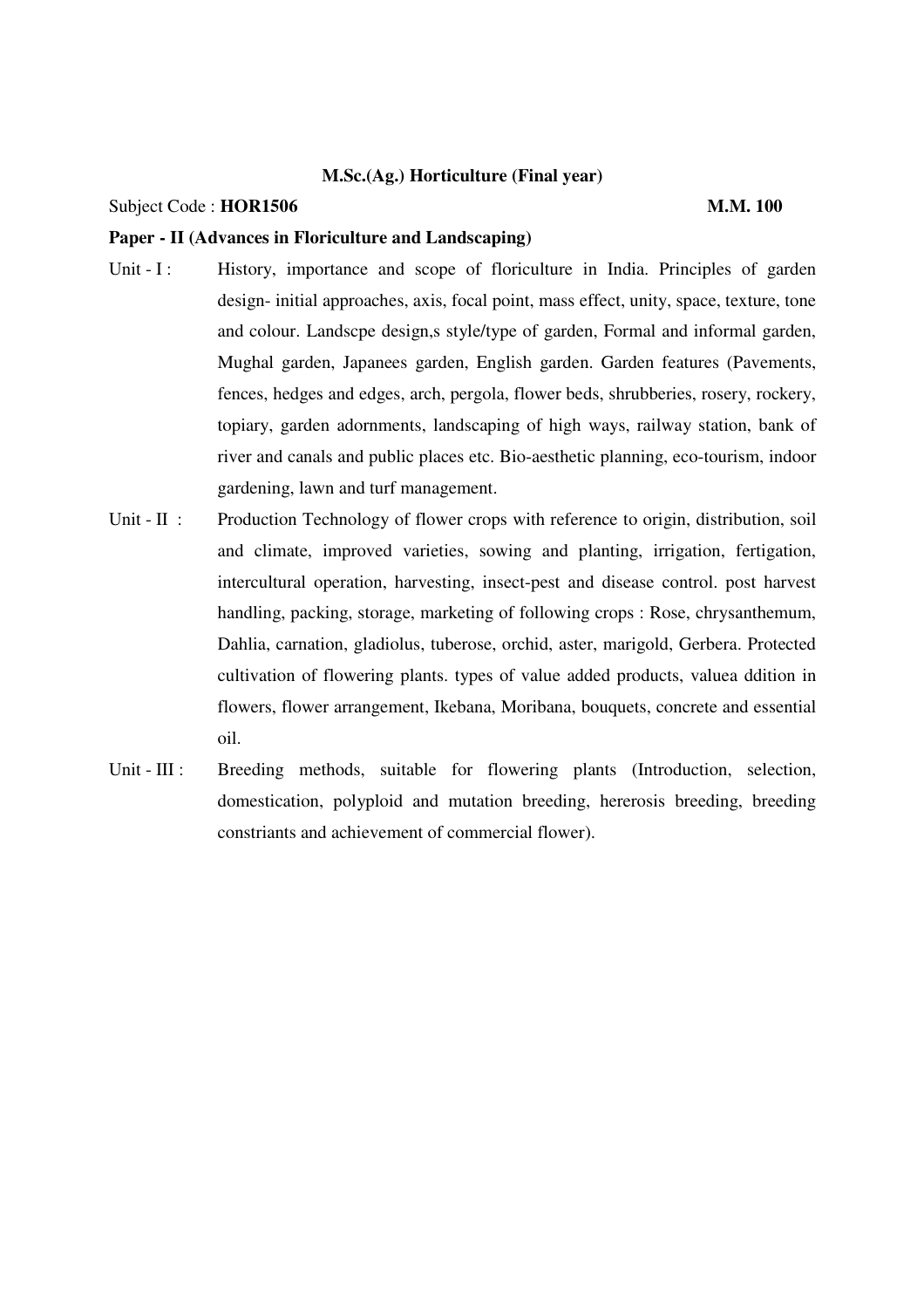#### Subject Code : **HOR1507** (**SPECIAL PAPER**) **M.M. 100**

#### **Paper - III (Advances in Medicinal & Aromatic and Plantation Crops)**

- Unit- I : Importance of medicinal and aromatic plants in human health, national economy and related industries, classification of medicinal and aromatic plants according to botanical characteristics and their uses, export potential and indigenous technical knowledge; climate and soil requiurement, cultural practices, yield and important constituents of medicinal plants (mulhati, Isabgol, Rauwolfia, poppy, Aloevera, satvar, Stevia, Safed Musali, Kalmegh, Nux vomica, etc.) and Aromatic plants (citronella, Palmarosa, mentha, basil, lemon grass, Rose, Geranium)
- Unit- II : Production of plantation crops. Role of plantation crops in national economy, export potential IPR issues. Plant multiplication system of cultivation, multitier cropping, high desnisty planting, nutritional requirements, physiological disorders, weed management, training and pruning, crop regulation, harvesting, organic farming. Plantation crops: coffee, tea, cashew, cocoa, rubber, oil palm, coconut, arecanut, betel vine.
- Unit- III: Breeding of Plantation and medicinal & Aromatic plants : Crop improvents by breeding methods like introduction, selection, hybridization, mutation breeding, polyploid breeding and biotechnological approach of plantation and medicinal & aromatic plants.
- Unit- IV : Processing technique of plantation and medicinal & aromatic crop produce. Study of Aroma compound and value addition.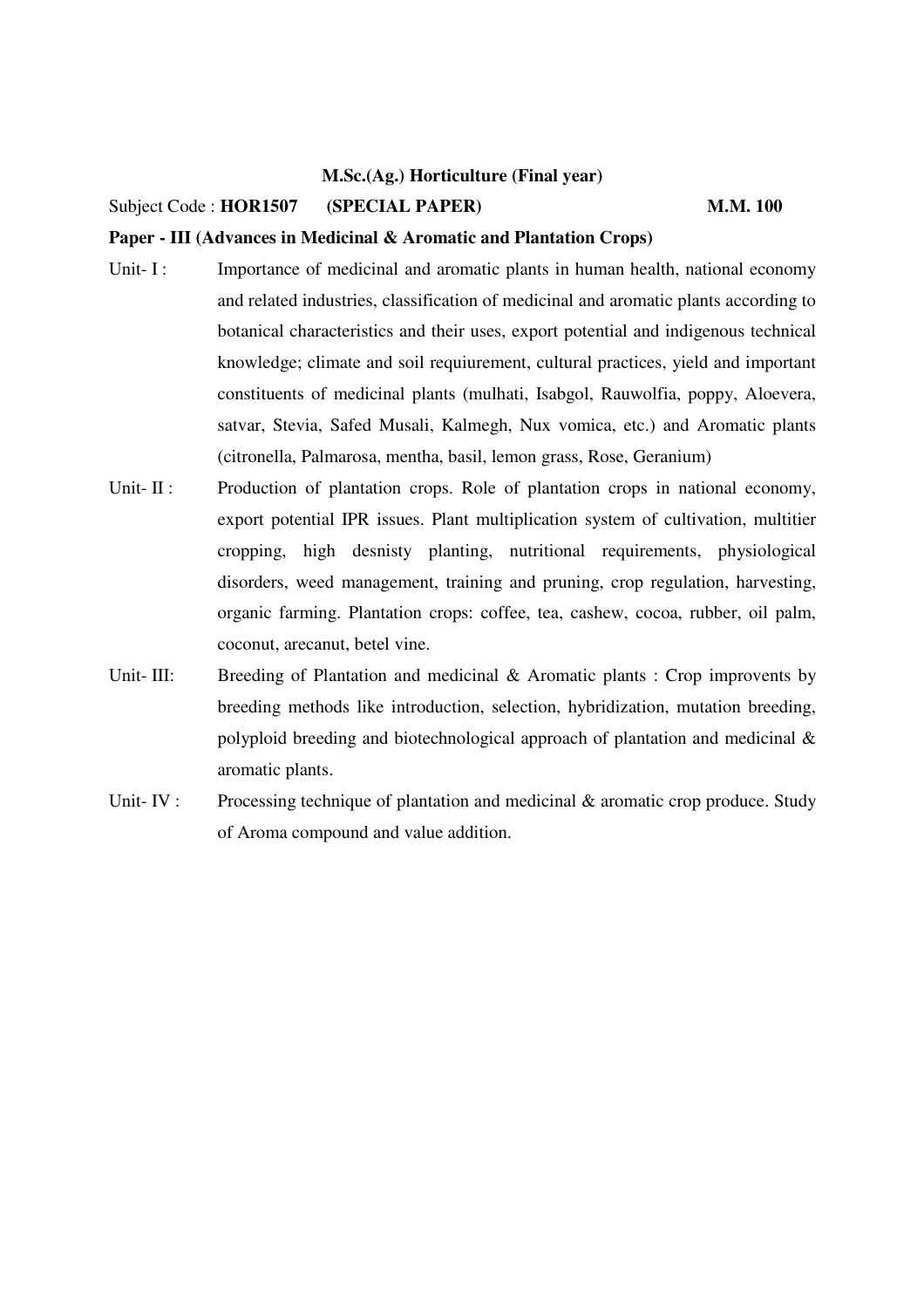# Subject Code : **HOR1508** M.M. 100 **Thesis / Research Project**

 Aim of introducing thesis in M.Sc.(Ag.) Horticulture is to give the students preliminary exposure for conducting the research and presenting its findings systematically and scientifically in a manuscript shape. To fulfill this goal, a specific topic for thesis research shall be assigned to eligible student by the teacher(s) /supervisor(s) of the department. Student will submit a written report to the department before commencement of the examination of the final year. Thesis/report will be evaluated by the exernal and internal examiners. The external and internal examiners will also conduct the viva-voce based on project report.

Paper code : HOR1511 M.M. 50

Viva-voce based on Project Report.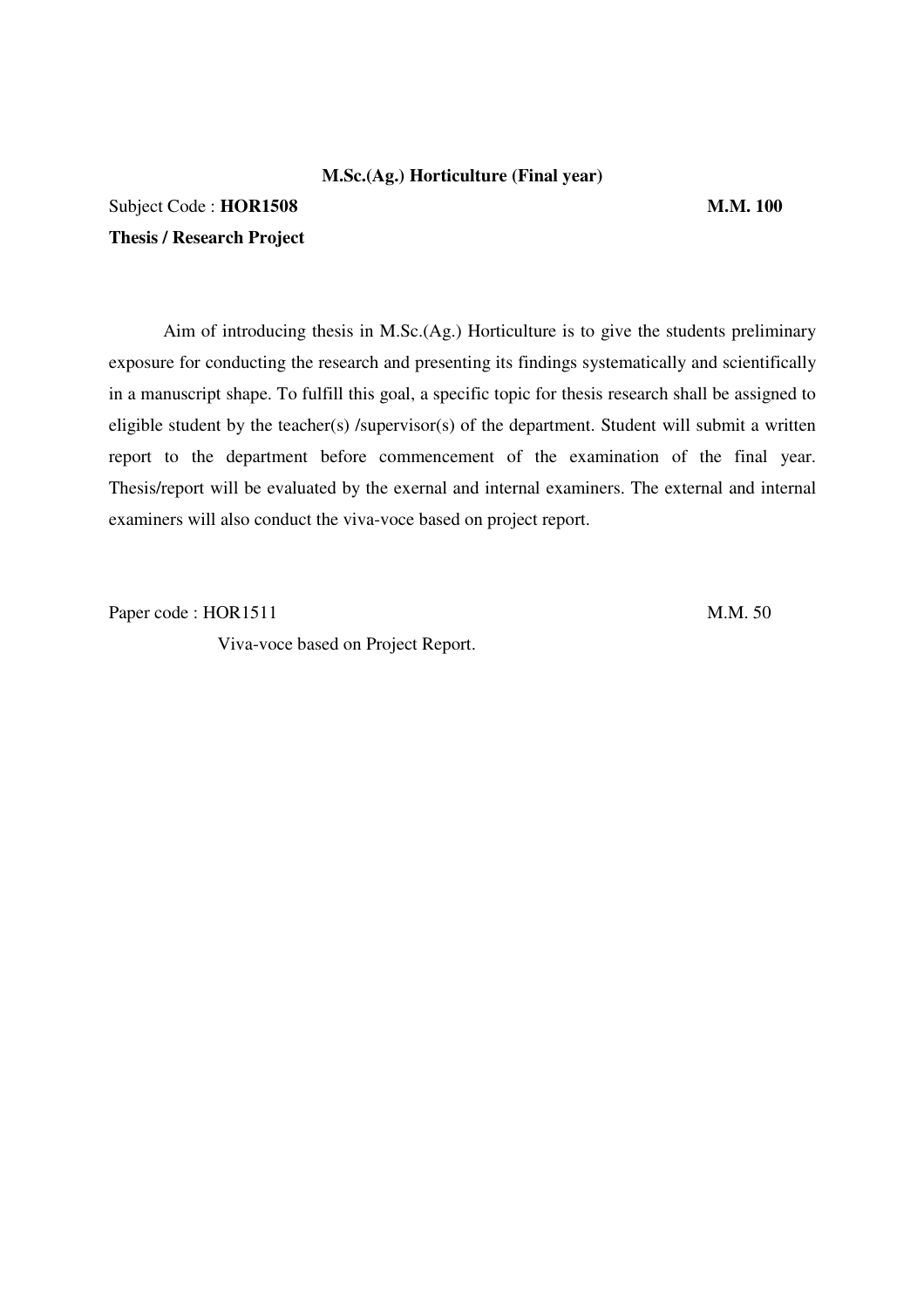### Subject Code : **HOR1509** M.M. 100

### **Practical on (1505 & 1506)**

- Unit- I: Identification and morphological features of vegetable and speices, seed production techniques, study of disorders, use of PGR, basal and foliar application of nutrients, cost of production of vegetable and spices : experimental trial , hybridization techniques etc. visit to research station.
- Unit II : Identification of ornamental species, layout of herbaceous border, shrubbery border, edging, bungalow compound, Roadside aveneus plant, propagation techniques, cost of production of commercial flowers, visit to ornamental gardens.